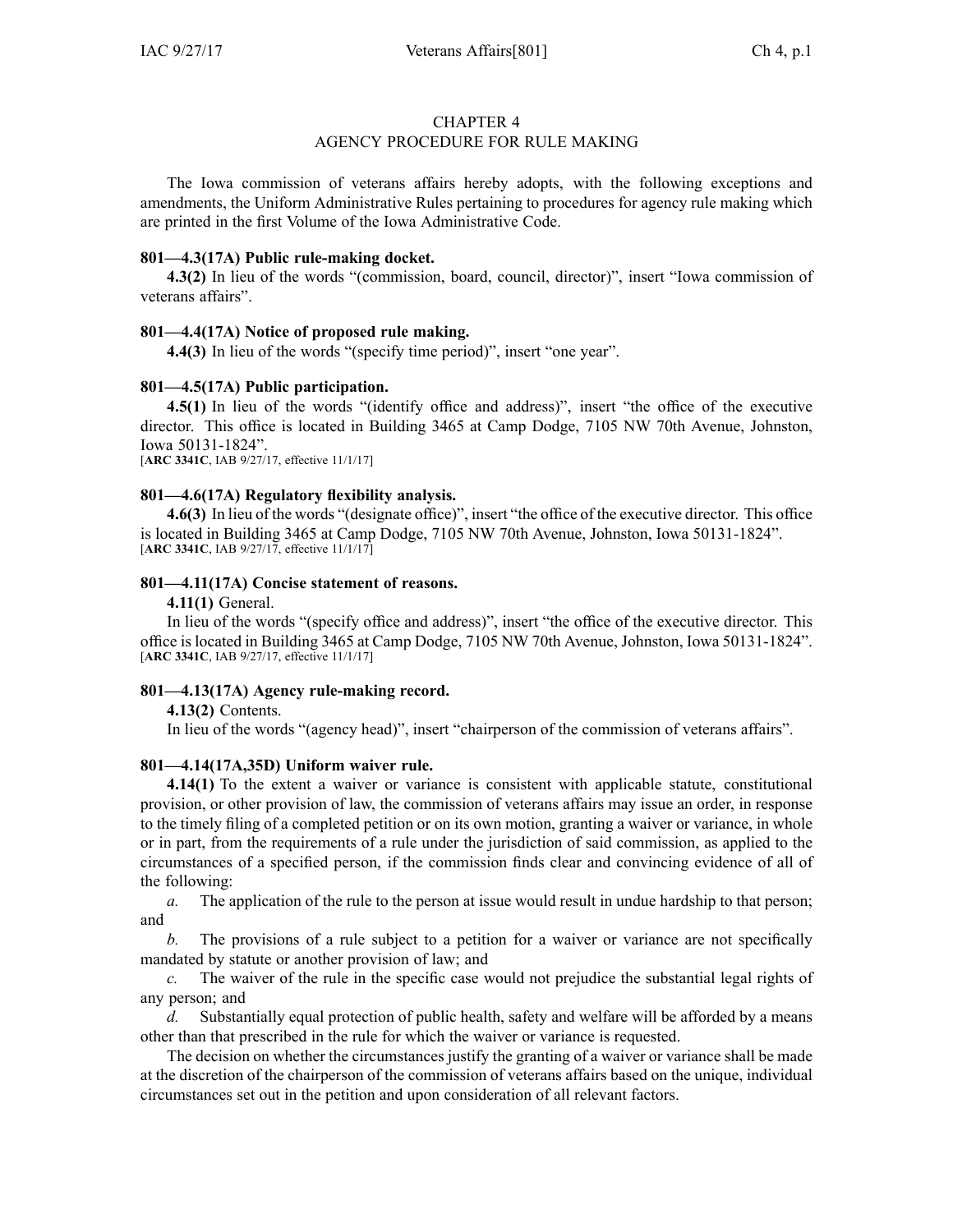**4.14(2)** A waiver or variance, if granted, shall be drafted by the commission so as to provide the narrowest exception possible to the provisions of the rule. The commission may place any condition on <sup>a</sup> waiver or variance that the commission finds desirable to protect the public health, safety and welfare. A waiver or variance shall not be permanent, unless the petitioner can show that <sup>a</sup> temporary waiver or variance would be impracticable. If <sup>a</sup> temporary waiver or variance is granted, there is no automatic right to renewal. At the sole discretion of the agency, <sup>a</sup> waiver or variance may be renewed if the agency finds that all of the factors set out in subrule [4.14\(1\)](https://www.legis.iowa.gov/docs/iac/rule/801.4.14.pdf) remain valid.

**4.14(3)** The burden of persuasion rests with the person who petitions the commission for the waiver or variance of <sup>a</sup> rule.

**4.14(4)** This uniform waiver rule shall not preclude the commission from granting waivers or variances in other contexts or on the basis of other standards if the statute or other rules authorize it to do so and the commission deems it appropriate to do so.

# **801—4.15(17A,35D) Procedures for granting waivers.**

**4.15(1)** Any person may file <sup>a</sup> petition with the commission of veterans affairs requesting <sup>a</sup> waiver or variance, in whole or in part, of <sup>a</sup> commission rule on the grounds that the application of the rule to the particular circumstances of that person justifies <sup>a</sup> waiver under this uniform waiver rule. The commission chairperson shall receive written petitions.

**4.15(2)** A petition for <sup>a</sup> waiver or variance shall include the following information where applicable and known to the person requesting the waiver or variance:

*a.* The name, address, and case number or state identification number of the entity or person for whom <sup>a</sup> waiver or variance is requested.

*b.* A description and citation of the specific rule from which <sup>a</sup> waiver or variance is requested.

*c.* The specific waiver or variance requested, including the precise scope and operative period that the waiver or variance will extend.

*d.* The relevant facts that the petitioner believes would justify a waiver or variance. This statement shall include <sup>a</sup> signed statement from the petitioner attesting to the accuracy of the facts provided in the petition and <sup>a</sup> statement of reasons that the petitioner believes will justify <sup>a</sup> waiver or variance.

*e.* A history of the commission's action relative to the petitioner.

*f.* Any information regarding the commission's treatment of similar cases, if known.

*g.* The name, address, and telephone number of any person inside or outside state governmen<sup>t</sup> who would be adversely affected by the granting of the petition or who otherwise possesses knowledge of the matter with respec<sup>t</sup> to the waiver or variance request.

*h.* Signed releases of information authorizing persons with knowledge regarding the reques<sup>t</sup> to furnish the commission with information pertaining to the waiver or variance.

**4.15(3)** The procedural guidelines stated under the Iowa Administrative Procedure Act, Iowa Code chapter [17A](https://www.legis.iowa.gov/docs/ico/chapter/17A.pdf), shall govern the form, filing, timing and contents of petitions for the waivers of rules and the procedural rights of persons in relation to such petitions.

**4.15(4)** The commission shall acknowledge <sup>a</sup> petition upon receipt. The petitioner shall serve notice on all persons to whom notice is required by any provision of law and provide <sup>a</sup> written statement to the commission attesting that notice has been served.

**4.15(5)** Prior to issuing an order granting or denying <sup>a</sup> waiver or variance request, the commission may reques<sup>t</sup> additional information from the petitioner relative to the application and surrounding circumstances.

**4.15(6)** An order granting or denying <sup>a</sup> reques<sup>t</sup> for waiver or variance shall be in writing and contain <sup>a</sup> reference to the particular person and rule or portion thereof to which the order pertains, <sup>a</sup> statement of the relevant facts and reasons upon which that action is based, and <sup>a</sup> description of the precise scope and operative period of the waiver or variance if one is issued. The commission shall gran<sup>t</sup> or deny <sup>a</sup> petition for the waiver or variance of all or <sup>a</sup> portion of <sup>a</sup> rule as soon as practicable but, in any event, shall do so within 120 days of its receipt, unless the petitioner agrees to <sup>a</sup> later date. However, if <sup>a</sup> waiver petition has been filed in <sup>a</sup> contested case proceeding, the agency shall gran<sup>t</sup> or deny the petition no later than the time at which the final decision in that contested case is issued. Failure of the commission to gran<sup>t</sup>